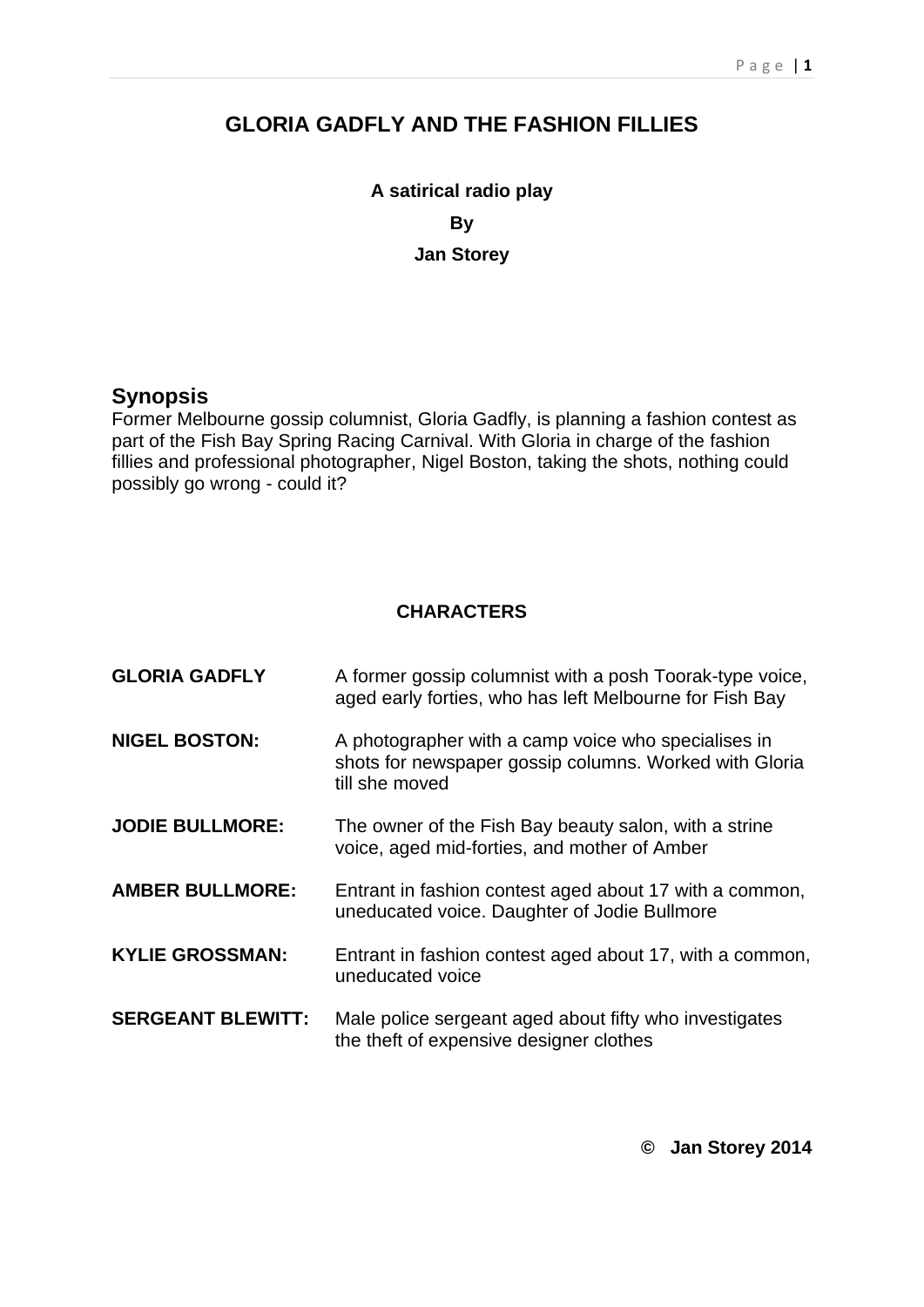### **SCENE 1. INT. GLORIA GADFLY'S HOUSE**

# **AUDIO: BOTTLES CLINKING AND SOUND OF COCKTAIL MAKER BEING SHAKEN**

- **NIGEL:** Hmm. Tasty. I'll say one thing for you Gloria darling; you certainly know how to mix an excellent martini.
- **GLORIA**: Well I should do, I've had *loads* of practice. (*PAUSE*) Cheers.
- **NIGEL:** Chink, chink.

### **AUDIO:** *GLASSES CLINKING*

- **GLORIA:** Has it crossed your Melbourne radar that Fish Bay is having a Spring Racing Carnival in two weeks?
- **NIGEL**: Can't say it has. (*PAUSE*) I'm amazed the town even has a race course.
- **GLORIA:** (*WITH A TOUCH OF IRRITATION)* Well it does and I'm organising the Fashions on the Field contest.
- **NIGEL:** *Ooh*. There's nothing like fashion fillies and bitch fights to set your pulse racing, is there Gloria dear?
- **GLORIA**: The thing is Nigel, I need a brilliant fashion photographer. (*PAUSE*) Will you do it?
- **NIGEL:** Flattery will get you *everywhere,* darling. Do you have any sponsors? I'm thinking St Vinnie's or the Brotherhood.
- **GLORIA:** You can jest but the contest is huge news here. And … the prize is a ten week course with Elli Grange's Modelling School worth \$10,000.
- **NIGEL:** *Really*, I won't ask how you wangled that.
- **GLORIA:** Just because I'm on an extended break from my Melbourne gossip column doesn't mean I don't have all my contacts.
- **NIGEL:** What about the young colts of Fish Bay. Will there be a Men's Racewear contest?
- **GLORIA:** Of course not. They're too busy milking cows.
- **NIGEL:** Hmm. Dungarees and rubber gumboots. Now there's a thought. **AUDIO:** *DOG WHINES*
- **NIGEL:** What's up Bernie? Do you like cow cockies?

**AUDIO:** *DOG BARKS*

**NIGEL:** Clever dog. You do!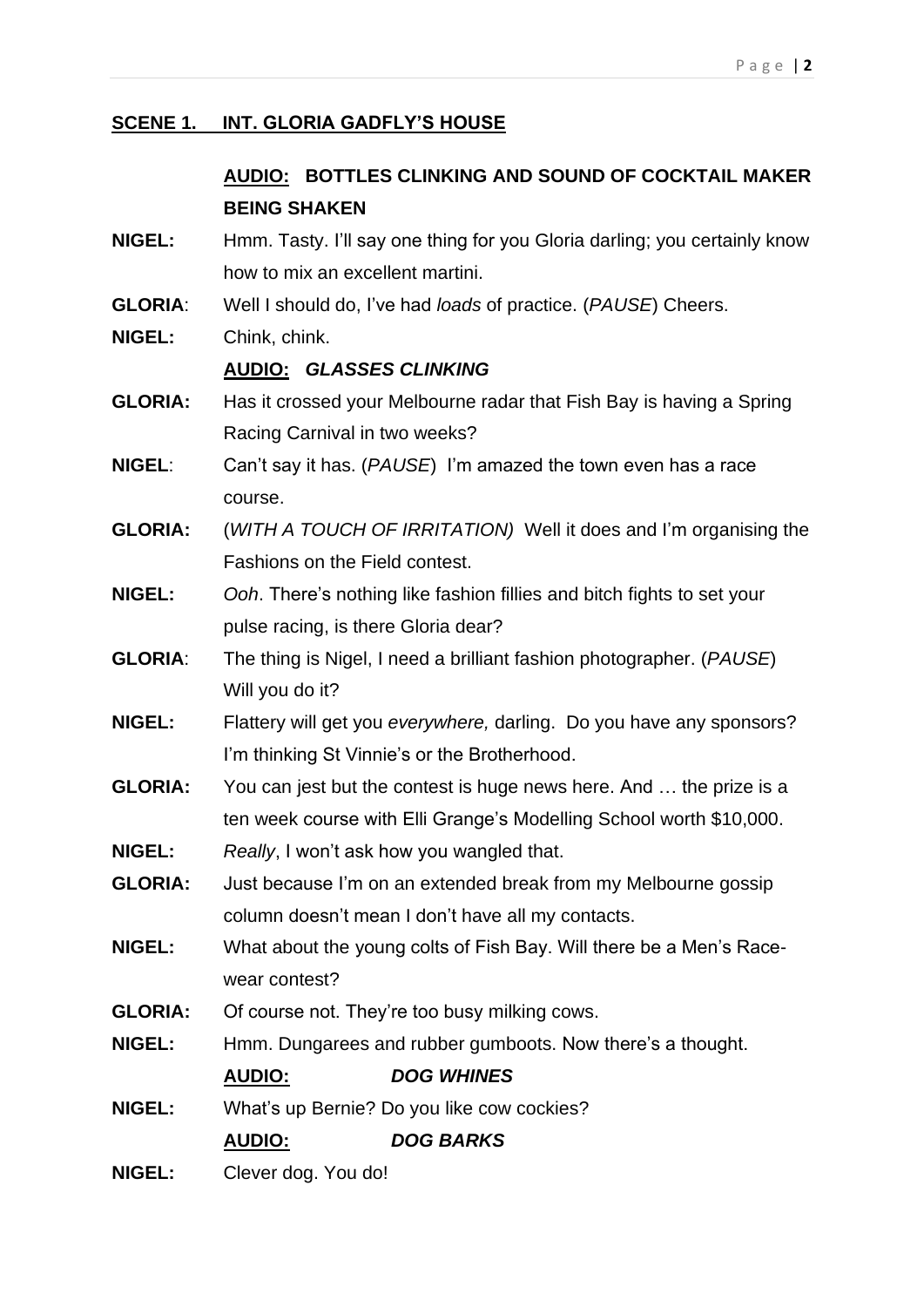- **GLORIA:** Please be serious, Nigel. I really want this event to be a success.
- **NIGEL:** Now I know why you lured me here with the promise of dinner. *(PAUSE)* Speaking of dinner, I can't smell anything delicious cooking.
- **GLORIA:** I'm surprised you're surprised. Surely you know meals come from cafes and restaurants.
- **NIGEL:** Lots of those in Fish Bay are there?
- **GLORIA:** (*INDIGNANT VOICE*) We have a Chinese takeaway. And there's the pub.
- **NIGEL:** And don't tell me. The milk bar sells yummy meat pies and Chico Rolls.
- **GLORIA:** Cynic. I'll take it that it's the pub then. My shout. And thanks for saying yes. I knew I could depend on you.
- **NIGEL:** Darling. What with you in charge of the fashion fillies and me as the photographer, what could possibly go wrong?

### **SCENE 2. INT. BEAUTY SALON**

# **AUDIO: SOUND OF STREET TRAFFIC FOLLOWED BY ELECTRONIC DOOR BUZZER**

- **JODIE:** Morning, Gloria. Have a seat over here. What's it to be today, leg wax, lip depilation?
- **GLORIA:** Manicure, *thank you.* Champagne pink.
- **JODIE:** A great match of personality and colour if you don't mind me saying. **AUDIO:** *SOUND OF CHAIR BEING PULLED UP*
- **JODIE**: S'pose you're busy arranging the Fashion contest.
- **GLORIA:** Not that busy I can't have my nails done.
- **JODIE:** My daughter … you know Amber … she's off the planet with excitement. But you probably can't say much about the contest.
- **GLORIA:** Correct. I can't.
- **JODIE:** Just between you and me, I'd much rather Amber took up a hairdressing apprenticeship in Fish Bay instead of day dreaming about becoming a model.
- **GLORIA:** Modelling certainly can be a tough gig.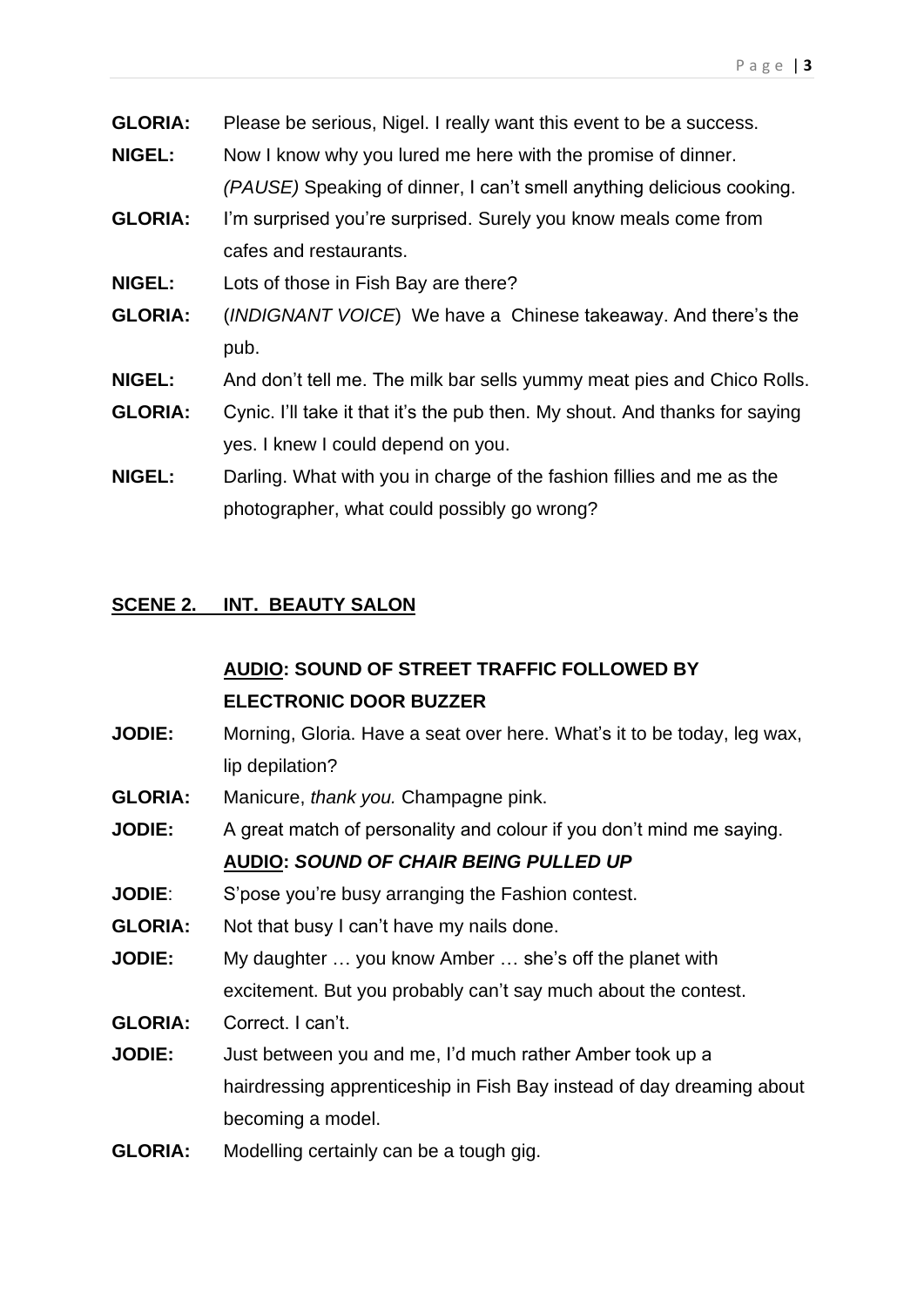| <b>JODIE:</b>  | She's always had her head in the clouds that Amber of mine. Just like      |
|----------------|----------------------------------------------------------------------------|
|                | her father. He died five years ago.                                        |
| <b>GLORIA:</b> | Sorry to hear that. It's just you and Amber then?                          |
| <b>JODIE:</b>  | She's the only family I have.                                              |
|                | <b>AUDIO: ELECTRONIC DOOR BUZZER</b>                                       |
| <b>JODIE:</b>  | Speak of the devil. Here she is. You know Ms Gadfly, don't you             |
|                | Amber?                                                                     |
| <b>AMBER:</b>  | Yep, I do. Hi.                                                             |
| <b>JODIE:</b>  | Your eyes look red, Amber. Have you been crying?                           |
| <b>AMBER:</b>  | I'm fine.                                                                  |
| <b>JODIE:</b>  | You sure?                                                                  |
| <b>AMBER:</b>  | (HESITATINGLY) Not exactly. Kylie's been posting messages on               |
|                | Facebook saying I should have gastric band surgery. The cow.               |
| <b>JODIE:</b>  | Really you two are the limit. Best friends one minute then cat fighting    |
|                | the next.                                                                  |
| <b>AMBER:</b>  | Well if she doesn't apologise I'm going to stuff her mouth full of toenail |
|                | clippings.                                                                 |
| <b>JODIE:</b>  | Honestly Amber. You talk such rubbish. (PAUSE) Take no notice of           |
|                | her, Gloria.                                                               |
| <b>GLORIA:</b> | All contestants know I have zero tolerance of bitchiness.                  |
| <b>JODIE:</b>  | She'll be on her very best, won't you Amber?                               |
| <b>AMBER:</b>  | S'pose I'll have to 'cause I wanna win and get out of this dump.           |

### **SCENE 3. POLICE STATION**

# **AUDIO: TRAFFIC NOISE FOLLOWED BY AUTOMATIC DOOR OPENING & CLOSING, HIGH HEELS WALKING BRISKLY ACROSS TILED FLOOR.**

- **GLORIA:** Good afternoon, Sergeant.
- **SERGEANT:**Ms Gadfly. Have you been in Queensland? You look … umm … like you've been in the sun.
- **GLORIA**: (*CURTLY)* Of course I haven't. I've just come from The Tuscan Spray Tan Salon.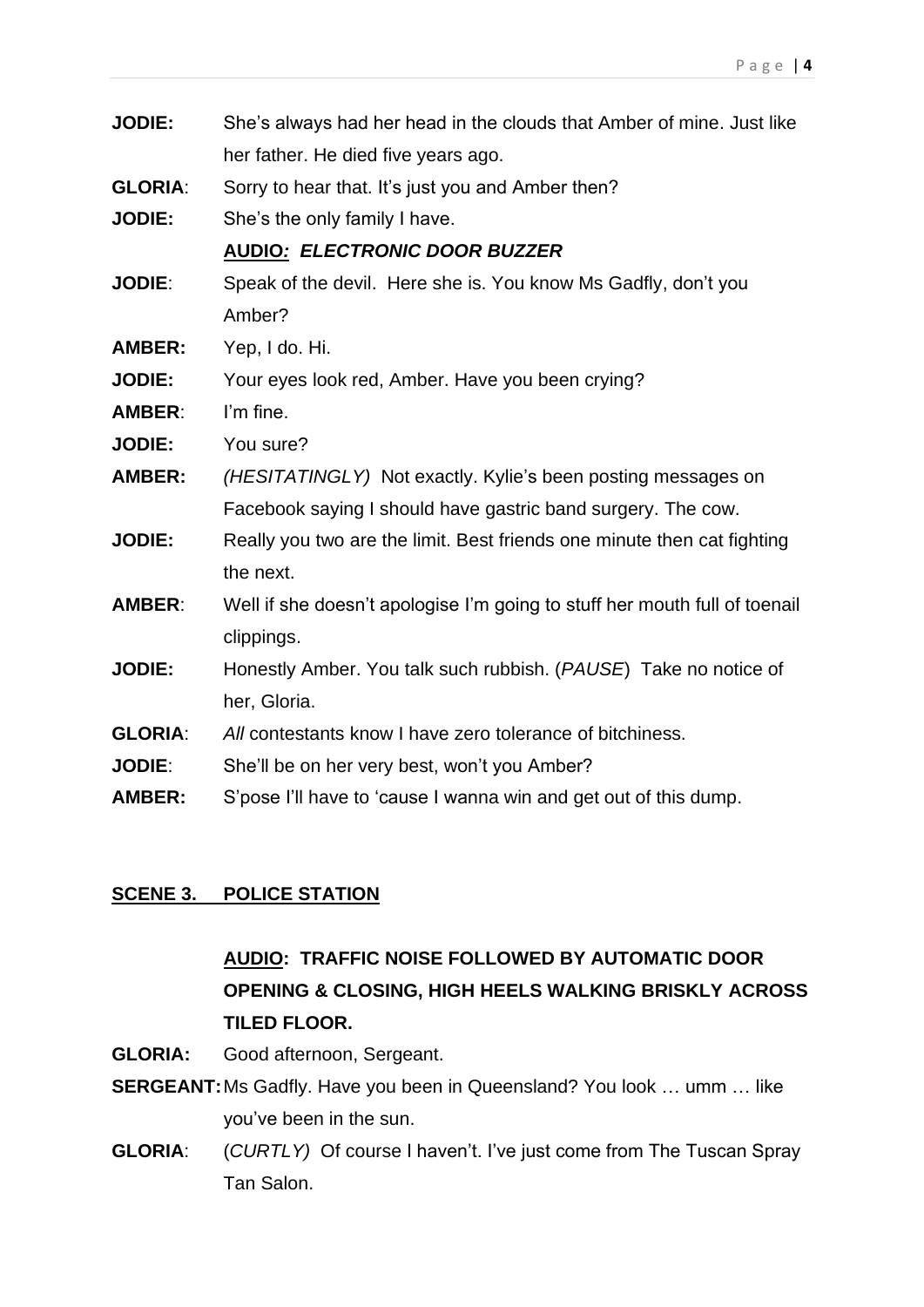**SERGEANT:** Oh, that explains it. What can I do for you?

**GLORIA:** I've come to let you know there may be trouble at the Fashion contest at the racecourse this weekend.

**SERGEANT:**Better get my note book then.

#### **AUDIO***: RUSTLING OF PAPER*

**SERGEANT: Now, what seems to be the matter?** 

**GLORIA:** There appears to be a good deal of nastiness between two of the entrants, Amber Bullmore and Kylie Grossman.

**SERGEANT:**Those two.

**GLORIA:** You've heard of them?

**SERGEANT:** Let's just say they are known to me. What are they up to now?

**GLORIA:** Well, I suspect Amber arranged for the salon to spray Kylie a deep Tuscan colour.

**SERGEANT:**And, your point is?

**GLORIA:** When Kylie emerged from the spray booth she was bright orange – the colour was so bad she could pass for a Halloween pumpkin.

**SERGEANT:**That bad, eh?

- **GLORIA:** Kylie must have guessed that Amber was somehow involved because she threatened to put hair exfoliator in Amber's shampoo.
- **SERGEANT:** They might talk like a pair of female gladiators but until one of them lodges a complaint my hands are tied.
- **GLORIA:** Surely you can give them a warning.

**SERGEANT:**(*SIGHS)* OK. Anything for peace.

- **GLORIA:** Thank you, Sergeant. They're probably just trying to rattle each other.
- **SERGEANT:** On the up side, if one of them leaves town it will certainly improve the crime stats.

#### **SCENE 4: DRESSING ROOM AT RACETRACK**

**AUDIO: MUTED SOUND OF VOICE CALLING: '***THEY'RE OUT OF THE GATES AND RACING IN THE FISH BAY CUP***'. CALL FOLLOWED BY EXCITED FEMALE VOICES CHATTERING**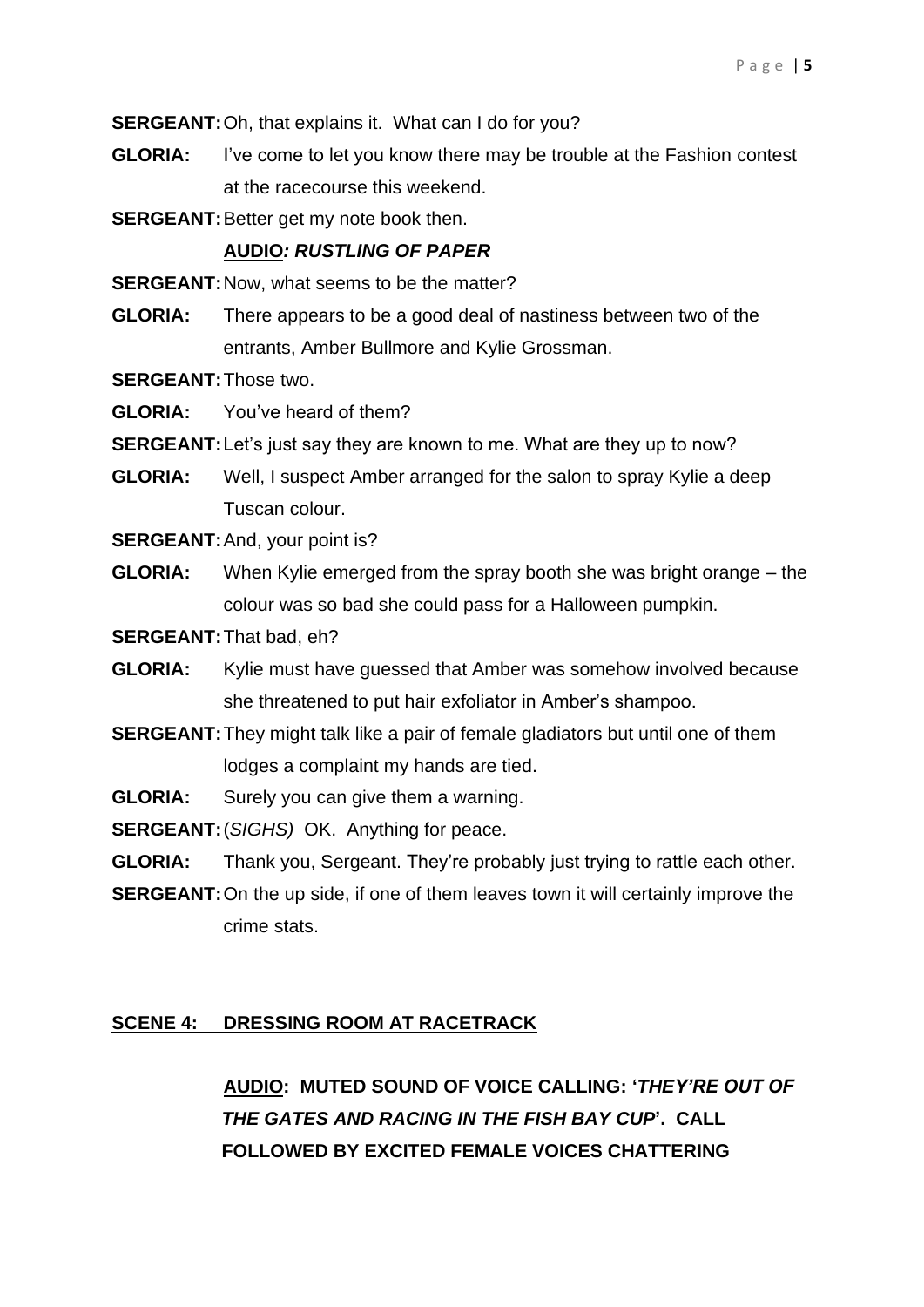- **GLORIA**: (*LOUDLY*) Come along girls. You have half an hour to get frocked up. Can't keep the judges waiting.
- **KYLIE:** We still going in alphabetic order, aren't we?
- **GLORIA:** (*IMPATIENTLY)* Yes Kylie, and I hope your outfit will cover up that dreadful looking tat.
- **AMBER:** Yeah mole, cover up that boob tat.
- **KYLIE:** You're such a bitch.
- **GLORIA:** For goodness sake. Stop the nonsense girls and get a wriggle on.
- **AMBER:** (*SHRIEKS*) Oh no. My dress has gone. It was hanging on this hook. Someone must have taken it.
- **GLORIA:** Why would anyone do that? You must of put it somewhere else. **AUDIO:** *SOUND OF MURMURINGS FROM GIRLS FOLLOWED BY HANDS BEING CLAPPED TOGETHER LOUDLY*
- **GLORIA:** (*IN A LOUD VOICE)* Start looking girls. What colour is the frock Amber?
- **AMBER:** Blue. And it cost me mum over one thousand dollars.
- **GLORIA:** An haute couture outfit. Well, it must be here somewhere.
- **AMBER**: Don't waste ya time looking. It's been stolen and I know who took it.
- **KYLIE:** Whatcha lookin' at me for? I haven't got your dumb dress.
- **GLORIA:** Enough. I'm calling the police.

#### **SCENE 5 DRIVING TO THE BULLMORE'S AUDIO: SOUND OF CAR DRIVING HEARD FROM INTERIOR OF CAR. DOG WHIMPERING WITH EXCITEMENT**

- **NIGEL:** Remind me. Who else will be at the Bullmore's?
- **GLORIA:** (*IMPATIENTLY)* Sometimes I worry about you, Nigel. It was in my email.
- **NIGEL:** Well, tell me again. I don't want to be ambushed.
- **GLORIA:** A journalist from the Fish Bay Times, Amber and her mother, Jodie Bullmore.
- **NIGEL:** And I'm going because …
- **GLORIA:** I want some decent photos for the Melbourne papers. Don't you see Nigel? It'll be a great story. Beautiful girl stopped from competing in fashion contest because outfit stolen.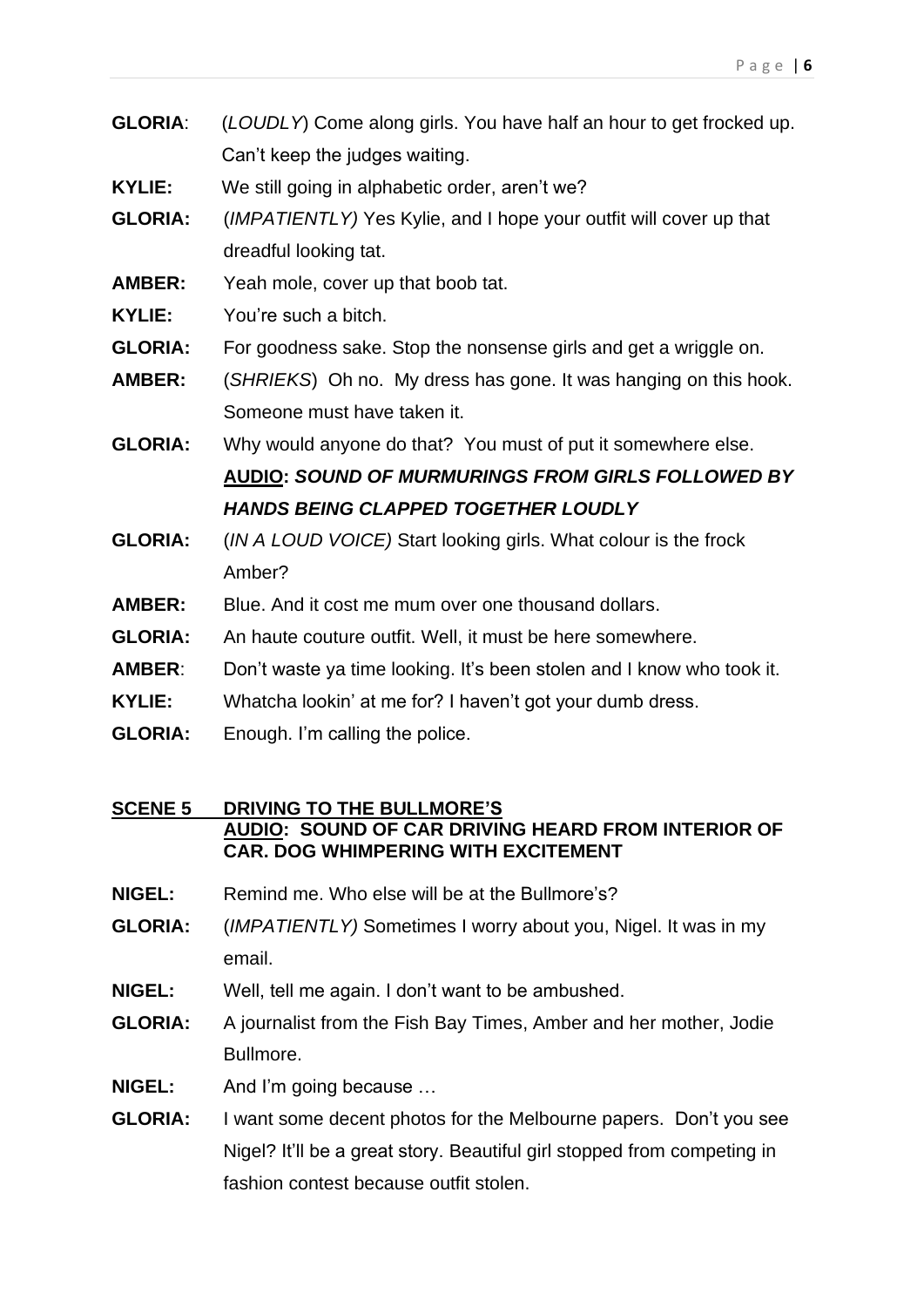**NIGEL:** *Ooh.* You are the devious one, darling. Anything to get your name in the media, eh?

### **AUDIO**: *SOUND OF DOG GIVING TWO YAPS*

- **NIGEL:** Bernie agrees. (*PAUSE)* You do know the Bullmore's address, don't you? We seem to have driven half way to Sydney.
- **GLORIA:** Have faith Nigel.
- **NIGEL:** Still no idea who nicked Amber's frock?
- **GLORIA**: The goss is Kylie but Sergeant Blewitt has no evidence. (*PAUSE)* That's the house. Number twenty.
- **NIGEL:** (*PANICKY VOICE)* Slow down, Gloria.

**AUDIO:** *SOUND OF CAR TYRES SCREECHING THEN A BANG*

- **GLORIA:** Blast. I've collected their rubbish bin.
- **NIGEL**: I *told* you to slow down.
- **GLORIA:** I was but my foot hit the accelerator instead of the brake.

# **SCENE 6 OUTSIDE THE BULLMORE'S HOUSE AUDIO: SOUND OF CAR DOORS CLOSING FOLLOWED BY SOUND OF BIRDS CALLING**

- **NIGEL:** *Really*, Gloria. I'm a quivering wreck!
- **GLORIA:** I couldn't help it if the bin hit my car.
- **NIGEL:** Now you've got a new dint in your fender!
- **GLORIA:** Bother. (*LOUDLY)* Bernie! Get out of the rubbish you naughty dog.
- **NIGEL:** Don't you feed him, Gloria? Poor dog's searching for food. Probably some juicy chicken in that bag.
- **GLORIA:** I've never seen blue chicken before. (*PAUSE)* Heavens! Its Amber's missing outfit. Quick, get your camera, Nigel. And while you're at it, call Sergeant Blewitt. I'll tell the Bullmore's Amber's dress has turned up.

# **AUDIO:** *SOUND OF FAST FOOTSTEPS CLACKING ON PATH FOLLOWED BY DOOR BELL RINGING*

**JODIE**: Hello, Gloria. The journalist is already here. (*PAUSE)* Why's Nigel taking photos of my bin?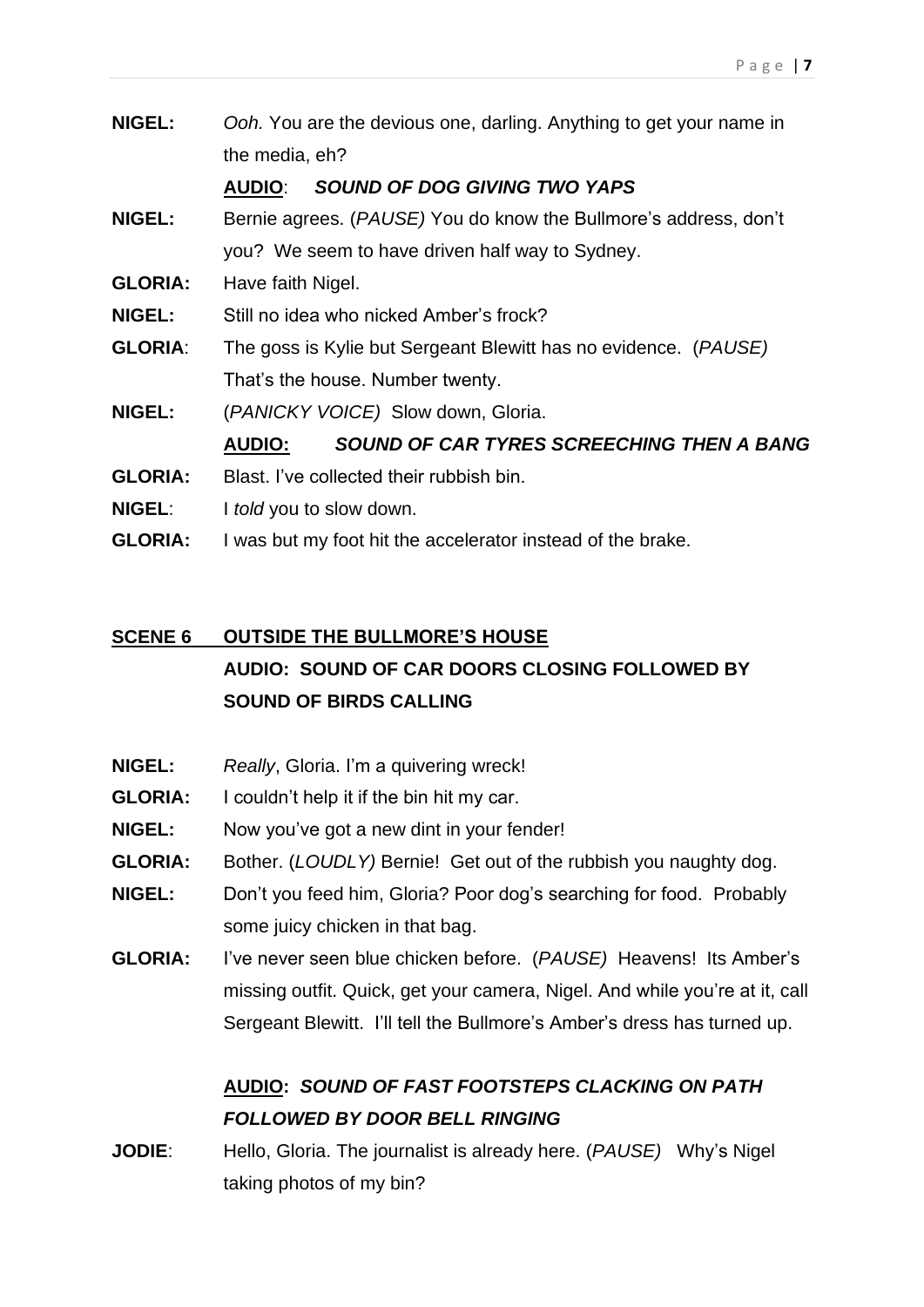**GLORIA:** I have a small confession, Mrs. Bullmore. I knocked your bin over and Nigel is picking up the rubbish.

**JODIE**: Oh dear, not to worry.

- **GLORIA:** The thing is, Mrs Bullmore, my dog found this bag in your bin and Amber's dress is in it.
- **JODIE**: You're having me on. Someone must have planted it there.
- **GLORIA:** I think you know how the dress got there.
- **JODIE:** How could I possibly know?
- **GLORIA:** Because you put it there.
- **JODIE:** You saying I stole my daughter's dress?
- **GLORIA**: I am. I think you were afraid she'd win the contest and leave Fish Bay. Then you'd be on your own, wouldn't you?
- **AMBER**: (*VOICE MUFFLED CALLING FROM INSIDE HOUSE)* Mum. Ya comin' in or what?
- **JODIE**: (*CALLING OUT)* In a mo. (*IN A QUIETER, CONFIDENTIAL VOICE)* Please don't tell Amber. I was getting desperate. She's all I've got, and if she left town … I didn't know what else to do. (*JODIE STARTS TO CRY)*

# **AUDIO**: *SOUND OF POLICE SIREN*

**GLORIA:** I'm afraid you're going to have to tell that to Sergeant Blewitt, Mrs Bullmore.

# **AUDIO:** *SOUND OF CAR DOOR SLAMMING AND FOOTSTEPS CRUNCHING ON PATHWAY*

- **GLORIA:** (*CALLING OUT)* Over here, Sergeant. On the porch. Look what Bernie found in the rubbish bin.
- **SERGEANT:** Well I never. The missing dress! Good boy, Bernie. I'll have to give you a job as a police dog.

# **AUDIO**: *SOUND OF DOG BARKING*

- **SERGEANT:**How on earth did Bernie get into the wheelie bin?
- **GLORIA**: Chicken. I think he smelt some chicken.
- **SERGEANT:** (*DISBELIEVINGLY)* Right. I think we'll talk about that later at the police station, Ms Gadfly. And as for you, Mrs Bullmore, you have some serious explaining to do.